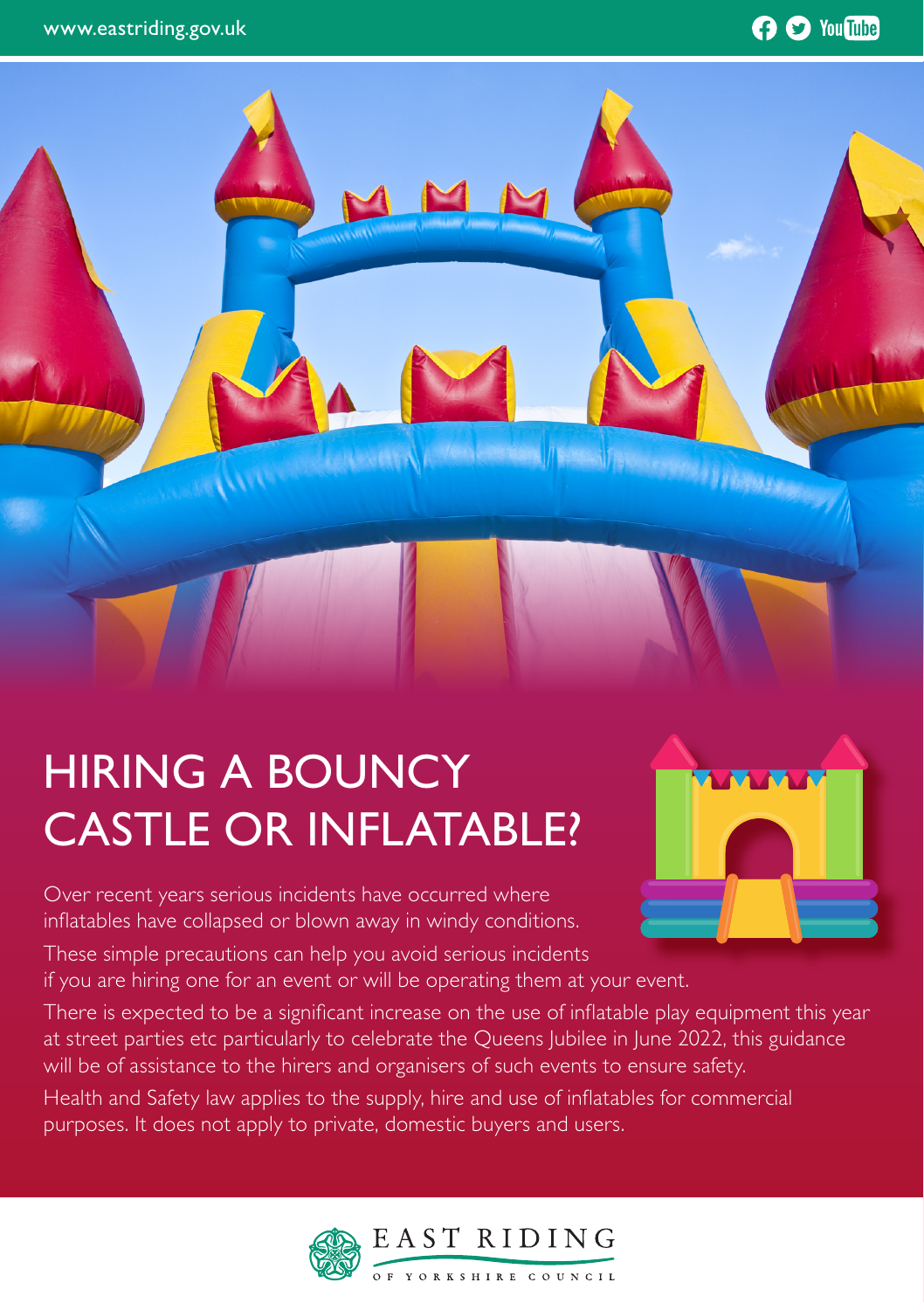# WHOSE RESPONSIBLE?

Putting up the inflatable is the company supplying the equipment to you.

After that... It's you.

Once the operator has set up the bouncy castle/inflatable and left your site then you, as the hirer you become fully responsible for everyone using the bouncy castle and fully liable for any accidents, therefore you must supervise the bouncy castle at all times.

It is strongly advised that you book your inflatable with a reputable company.

- Check their reviews.
- Speak to others who have booked an inflatable.
- Check if the company is a member of any association to do with hiring inflatables.

## WHAT NEXT?

### Does the inflatable have a valid, in-date test certificate and does it have a PIPA tag?

Just like outdoor playgrounds and indoor soft-play centres, play inflatables should be tested and inspected every year by a competent person.

There are two industry inspection schemes for inflatables run by PIPA and ADiPs.

Most play inflatables will therefore display either a numbered PIPA tag or an ADiPs Declaration of Compliance (DoC) to show they comply with British Standard BS EN 14960.

Make sure the inflatable you are hiring has a PIPA tag prominently displayed. Alternatively, the inflatable might have a DoC. The PIPA tag has a number on it which can be fed into the PIPA website (pipa.org.uk) to check when the inflatable was last inspected.

It only takes a few minutes to check...

DO NOT hire an inflatable unless it has been inspected during the last 12 months and passed the stringent test.

### Insurance?

Every inflatable operator must have suitable and sufficient insurance cover in place, including Public Liability Insurance with a minimum cover level of £5 million.

They should be happy to show their certificate to the hirer at the point of booking or at the event itself.

As a hirer, you are not required by law to take out your own insurance but you may wish to take out Personal Liability Insurance in the event that you are held liable if someone sustains an injury. This may already be part of your home insurance policy, so it is always good to check your documents.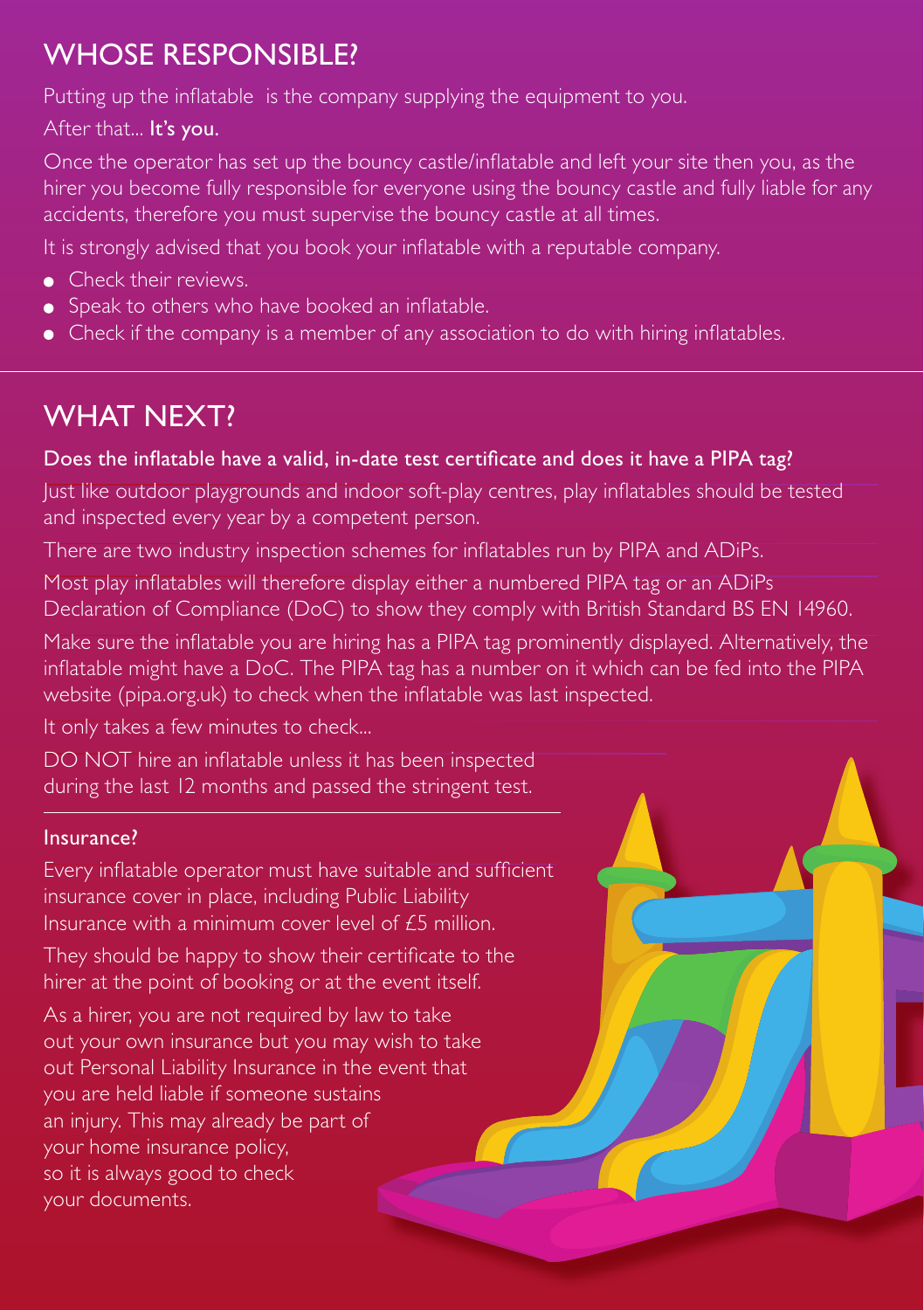# AT YOUR EVENT

#### What to do on the day

Before the inflatable is used, ask yourself the following questions to ensure your guests have a safe and enjoyable experience.

#### Is the weather suitable for safe use of the inflatable?

It is very important that the inflatable is not set up in too windy or too wet weather as it could blow away or cause people to slip. The wind speed must be no more than Force 5 on the Beaufort scale (24 mph or 38 km/h) which is when small trees in leaf begin to sway.



The operator should have checked the weather forecast and measured the wind speed with an anemometer (wind speed indicator) before setting up the inflatable but you should monitor for an increase in wind speed during your event. If it is very hot, the inflatable should be set up in shade, if possible.

#### Has the equipment been set up properly?

The inflatable must be set up on reasonably flat ground and must be anchored down correctly using all the anchor-points provided. Each play inflatable has a minimum of 6 anchor-points but, no matter how many there are, they must all be used.

If setting up on grass or other soft surface, the operator must use metal stakes of 16mm diameter and 380mm length. If on a hard surface where stakes cannot be used, a weight of 163kgs must be attached to each anchor-point. Periodically, during the event, check that all the anchorages are still secure.

#### Are there enough safety mats?

There should be safety mats on the ground across every entrance or break in the walls of the inflatable if it is sited on a hard surface although this might not be necessary on soft ground. The mats should be no more than 50mm thick and should cover the whole of the ground where there is an opening in the walls of the inflatable to a minimum distance of 1.2m.

#### How many users can there be at one time?

The number of users allowed can be found written or printed on the inflatable and in the instruction leaflet if you have been given one. Make sure that this number is not exceeded at any time.

### Can the inflatable(s) to be supervised at all times?

Once the operator leaves your house or event, you are responsible and liable for the safety of all the users. The users must always be closely supervised when they are on the inflatable. It is very important for the safety of the users that a responsible adult (16 years of age or over and able to exercise some authority over the users) supervises the use of the inflatable all of the time it is in use.